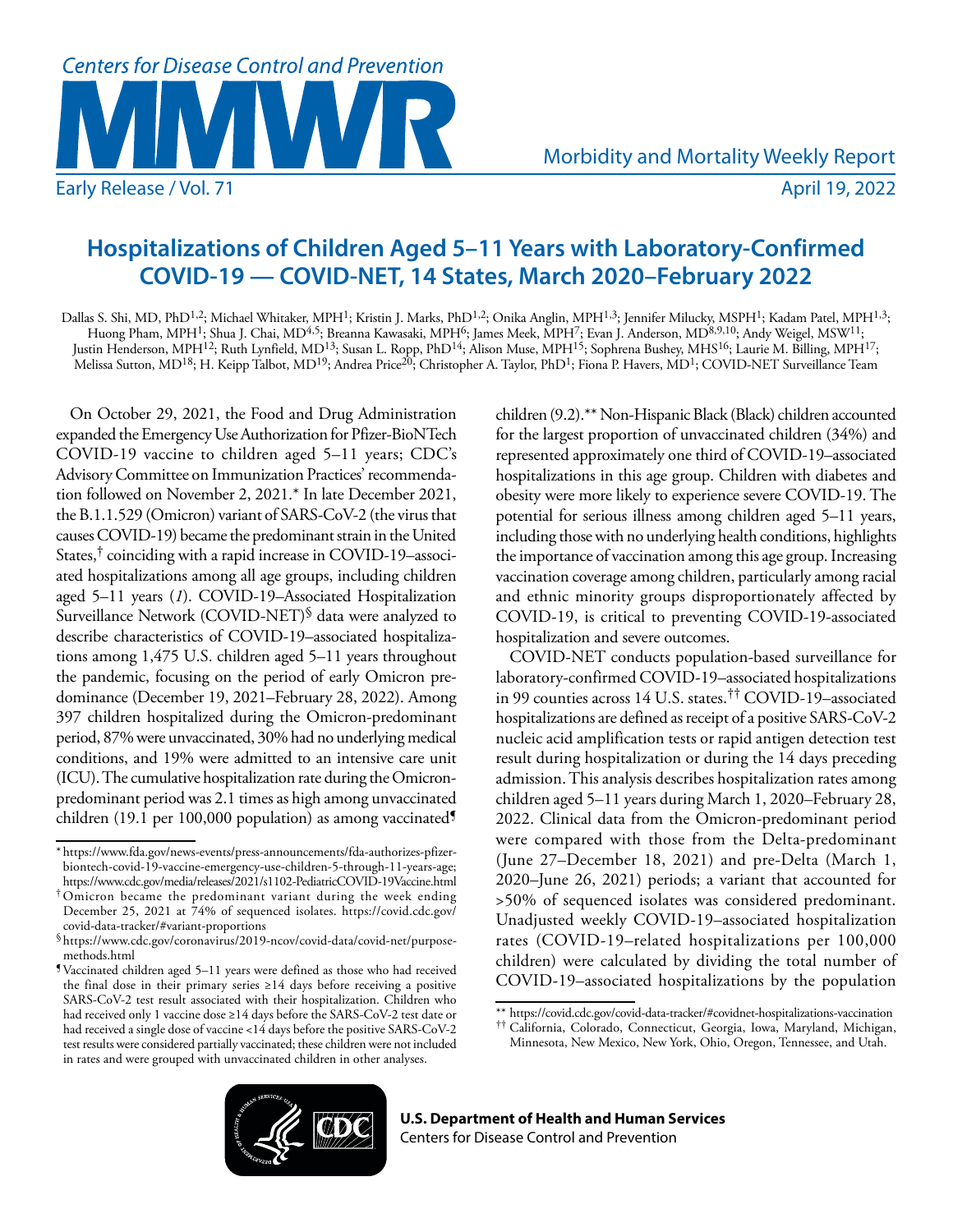estimates for the counties included in the surveillance area.§§ ICU admission rates were calculated using 2-week periods. Population-based hospitalization rates and data for hospitalized children were compared by COVID-19 vaccination status for the Omicron-predominant period using linkage to state immunization information systems data.<sup>11</sup>

Trained surveillance officers abstracted medical charts for hospitalized pediatric patients using standardized case report forms through November 2021. Because of the surge in hospitalizations during December 2021–February 2022, some sites examined clinical data on a representative sample of hospitalized children during this period.\*\*\* The representative sample included 1,252 of 1,475 (84.9%) children with positive SARS-CoV-2 test results; complete clinical data were available for 595 of 596 (99.8%), 438 of 468 (93.6%), and 219 of 225 (97.3%) sampled children aged 5–11 years during the pre-Delta period, Delta-predominant period, and Omicron-predominant period.

Data regarding likely primary reason for hospital admission,††† symptoms at admission, SSS underlying medical conditions, <sup>999</sup> vaccination status (complete versus incomplete), and indicators of severe disease (e.g., length of stay, ICU admission, receipt of invasive mechanical ventilation [IMV],\*\*\*\* and in-hospital death) were collected (*2*). Children who completed their primary COVID-19 vaccination series were defined as those who had received the second dose of a 2-dose series ≥14 days before receipt of a positive SARS-CoV-2 test result associated with their hospitalization. Wilcoxon rank-sum tests and chi-square tests were used to compare medians and proportions, respectively; p<0.05 was considered statistically significant. Percentages were weighted to account for probability of selection for sampled cases and adjusted to account for nonresponse. Association of underlying medical conditions with severe COVID-19 (defined as requiring ICU admission or IMV, or in-hospital death) was modeled using multivariable generalized estimating equations (*2*). Multivariable models were limited to children whose primary reason for admission was likely COVID-19–related. Unadjusted risk ratios (RRs), adjusted RRs (aRRs), and 95% CIs were calculated for the association of demographic characteristics, underlying medical conditions, and variant periods with severe COVID-19. Data were analyzed using SAS (version 9.4; SAS Institute). This activity was reviewed by CDC and conducted consistent with applicable federal law and CDC policy.††††

During the Delta- and Omicron-predominant periods, weekly hospitalization rates of children aged 5–11 years peaked during the weeks ending September 25, 2021 and January 22, 2022, respectively; the Omicron-predominant peak (2.8 per 100,000 children) was 2.3 times the Delta-predominant peak (1.2).§§§§ Peak ICU admission rates were 1.7 times as high during Omicron predominance (2-week period ending January 25, 2022 [1.2]) than during Delta predominance (2-week period ending October 2, 2021 [0.7]).

During the Omicron-predominant period, cumulative hospitalization rates among unvaccinated children aged 5–11 years were 2.1 times as high (19.1) as those among vaccinated children (9.2) (Figure). Most (87%) children aged 5–11 years hospitalized during the Omicron-predominant period were unvaccinated (Supplemental Table, [https://stacks.cdc.gov/view/cdc/116353\)](https://stacks.cdc.gov/view/cdc/116353). Among unvaccinated children, the largest proportion were Black (34%), followed by White (31%), and Hispanic (19%). There were no significant differences for severe outcomes by vaccination status. However, the number of vaccinated children was small. No vaccinated children required higher level  $O_2$  support (e.g., bilevel positive airway pressure/continuous positive airway pressure [BiPAP/CPAP], high flow nasal canula, or IMV).

<sup>§§</sup> Rates are calculated using the National Center for Health Statistics' vintage 2020 bridged-race postcensal population estimates for the counties included in surveillance. [https://www.cdc.gov/nchs/nvss/bridged\\_race.htm](https://www.cdc.gov/nchs/nvss/bridged_race.htm)

<sup>¶¶</sup> COVID-NET sites, through agreements with state health departments and other partners, collect COVID-19 vaccination information on COVID-19– associated hospitalizations through state-based vaccination registries. When possible, sites collect COVID-19 vaccination status on all persons with COVID-19 cases who are hospitalized, including the number of vaccine doses received, the vaccine product, and dates of vaccine administration. Vaccination information was not available for Iowa, Maryland, and Michigan and only available for sampled cases in Minnesota.

<sup>\*\*\*</sup> During December 2021–February 2022, sites sampled pediatric patients at rates of 12%–100%. Random numbers (1–100) were automatically generated and assigned to each patient on entry into the surveillance database to produce random samples of hospitalized patients for medical record abstraction. Percentages were weighted to account for the probability of selection for sampled patients.

<sup>†††</sup> Among sampled cases, COVID-NET collects data on the primary reason for admission to differentiate hospitalizations of patients with laboratory-confirmed SARS-CoV-2 infection who are likely admitted primarily for COVID-19 illness from those admitted for other reasons, including inpatient surgery or trauma. During chart review, if the surveillance officer finds that the chief complaint or history of present illness mentions fever/respiratory illness, COVID-19–like illness, or a suspicion for COVID-19, then the case is categorized with COVID-19–related illness as the primary reason for admission.

<sup>§§§</sup> COVID-19–related symptoms included respiratory symptoms (congestion/ runny nose, cough, hemoptysis/bloody sputum, shortness of breath/ respiratory distress, sore throat, upper respiratory infection, influenza-like illness, and wheezing) and nonrespiratory symptoms (abdominal pain, altered mental status/confusion, anosmia/decreased smell, chest pain, conjunctivitis, diarrhea, dysgeusia/decreased taste, fatigue, fever/chills, headache, muscle aches/myalgias, nausea/vomiting, rash, and seizures). Symptoms were abstracted from the medical chart and might be incomplete.

<sup>¶¶¶</sup> Thirteen underlying conditions were considered, including airway abnormality, asthma, blood disorders, cardiovascular disease, developmental delay, diabetes mellitus (type 1 or 2), feeding tube dependence, immunocompromising conditions, obesity (body mass index [kg/m2] ≥95th percentile for age and sex based on CDC growth charts; *International Classification of Diseases*, *Tenth Revision*, *Clinical Modification* codes for obesity; or obesity selected on the case report form), nonasthma chronic lung disease, nondiabetes chronic metabolic disease, nondevelopmental delay neurologic disorders, or other conditions (gastrointestinal or liver disease; renal disease; or rheumatologic, autoimmune, or inflammatory disease).

<sup>\*\*\*\*</sup> ICU admission and need for mechanical ventilation are not mutually exclusive categories, and patients could have received both.

<sup>††††</sup> 45 C.F.R. part 46.102(l)(2), 21 C.F.R. part 56; 42 U.S.C. Sect. 241(d); 5 U.S.C. Sect. 552a; 44 U.S.C. Sect. 3501 et seq.

<sup>§§§§</sup> <https://covid.cdc.gov/covid-data-tracker/#covidnet-hospitalization-network>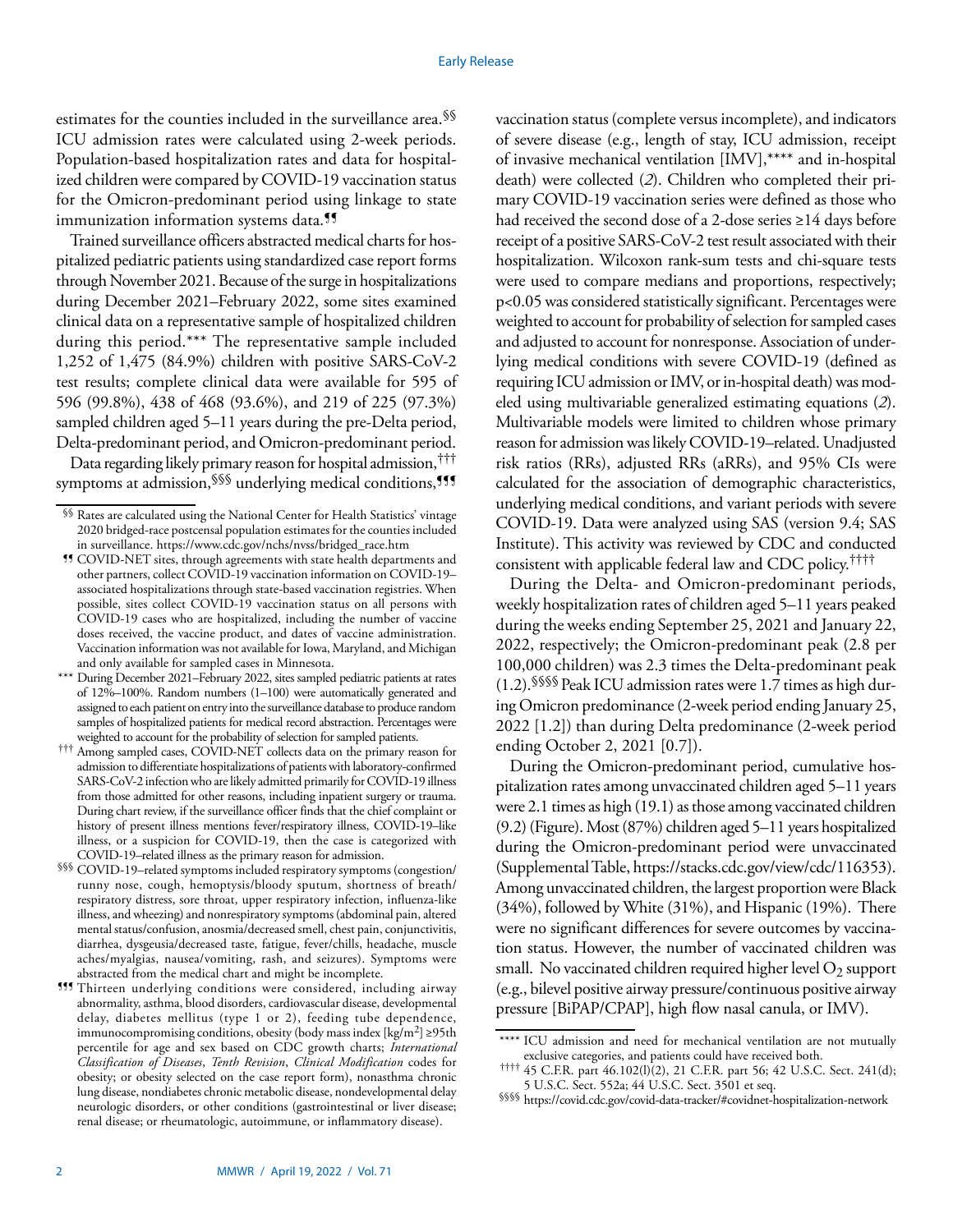#### Early Release



**FIGURE. Weekly COVID-19–associated hospitalization rates\* among children aged 5–11 years, by vaccination status† during the Omicronpredominant period — COVID-NET,§ 11 states, December 25, 2021– February 26, 2022**

**Abbreviation:** COVID-NET = COVID-19–Associated Hospitalization Surveillance Network.

\* Number of children aged 5–11 years with laboratory-confirmed COVID-19–associated hospitalizations per 100,000 population; rates are subject to change as additional data are reported.

† Children who completed their primary COVID-19 vaccination series were defined as those who had received the second dose of a 2-dose series ≥14 days before receipt of a positive SARS-CoV-2 test result associated with their hospitalization.

§ COVID-NET sites during the period shown are in the following 11 states: California, Colorado, Connecticut, Georgia, Minnesota, New Mexico, New York, Ohio, Oregon, Tennessee, and Utah.

COVID-19–related illness was the primary reason for admission among a lower proportion of hospitalized children aged 5–11 years during the Omicron period (73%) compared with the Delta period  $(84%)$  (p<0.01); across all periods, a majority  $(78%)$  of children were hospitalized with COVID-19 as the likely primary reason for admission (Table 1). Of the hospitalized children, 67% had one or more underlying medical conditions. During the period of Omicron predominance, a larger proportion of children hospitalized with COVID-19 had neurologic disorders (33%) compared with those hospitalized during the pre-Delta period  $(21\%)$  (p<0.01), and a lower proportion had obesity  $(33\%$  and 21%, respectively;  $p = 0.01$ ). Similar trends were observed when comparing the Omicron- and Delta-predominant periods. Among children hospitalized during the Omicron-predominant period, 19% required ICU admission, including 15% with no underlying medical conditions; 5% received IMV; none died.

Across periods, 32% of hospitalized children aged 5–11 years had severe COVID-19; 44% of Black children and 26% of Hispanic children experienced severe disease, compared with 22% of White children, but the association between severe COVID-19 and race or Hispanic ethnicity was not statistically significant (Table 2). The risk for severe COVID-19 among hospitalized children was significantly higher among those with diabetes ( $aRR = 2.5$ ) and obesity ( $aRR = 1.2$ ). Risk for severe disease was lower among children with asthma ( $aRR = 0.8$ ), immunocompromising conditions ( $aRR = 0.7$ ), and those hospitalized during the Delta-predominant (aRR = 0.8) and Omicron-predominant periods (aRR = 0.6). Other conditions were not significantly associated with severe COVID-19 among hospitalized children.

# **Discussion**

Peak weekly COVID-19–associated hospitalization rates among children aged 5–11 years were higher during the Omicron-predominant period than during the Deltapredominant period. During Omicron predominance,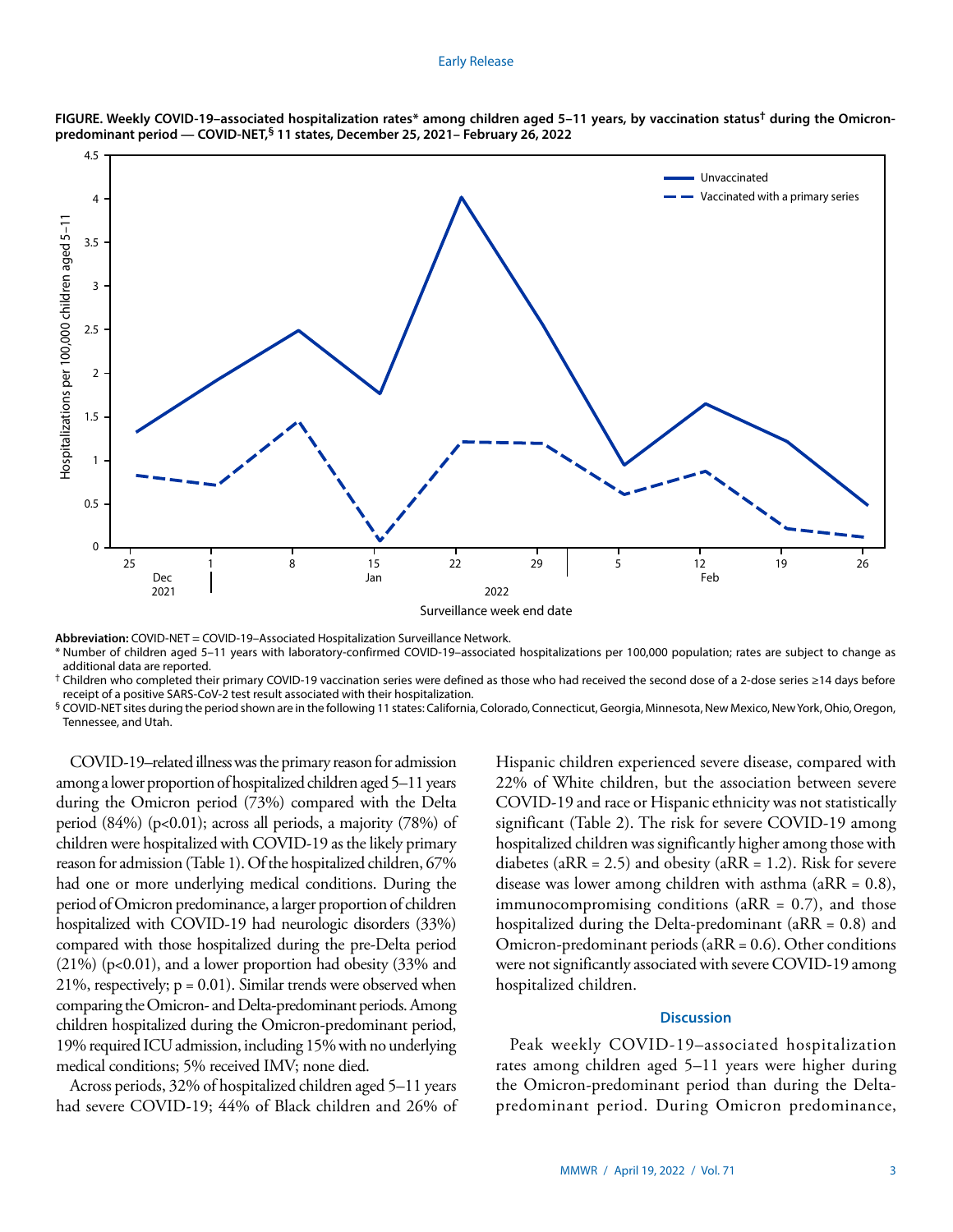| TABLE 1. Demographic and clinical characteristics and outcomes among children aged 5-11 years with laboratory-confirmed COVID-19, by |  |
|--------------------------------------------------------------------------------------------------------------------------------------|--|
| variant period — COVID-NET, 14 states,* March 1, 2020–February 28, 2022                                                              |  |

|                                                                               |                      | Variant period, no. (%) of hospitalizations <sup>†</sup> |                                                              |                                                         |                                                                       |                                |
|-------------------------------------------------------------------------------|----------------------|----------------------------------------------------------|--------------------------------------------------------------|---------------------------------------------------------|-----------------------------------------------------------------------|--------------------------------|
| Characteristic                                                                | <b>Total</b>         | Pre-Delta<br>Mar 1, 2020-<br>Jun 26,2021                 | <b>Delta</b><br>predominant<br>Jun 27, 2021-<br>Dec 18, 2021 | Omicron<br>predominant<br>Dec 19, 2021-<br>Feb 28, 2022 | p-value <sup>§</sup><br>(Omicron versus (Omicron versus<br>pre-Delta) | p-value <sup>§</sup><br>Delta) |
| Total no. of hospitalized children                                            | $1,475$ <sup>1</sup> | 596 <sup>1</sup>                                         | 482 <sup>1</sup>                                             | 397 <sup>1</sup>                                        | <b>NA</b>                                                             | <b>NA</b>                      |
| Age, yrs, median (IQR)                                                        | $8(6-10)$            | $8(6-10)$                                                | $9(6-10)$                                                    | $8(6-10)$                                               | 0.03                                                                  | 0.01                           |
| Sex                                                                           |                      |                                                          |                                                              |                                                         |                                                                       |                                |
| Male                                                                          | 829 (56.2)           | 353 (59.2)                                               | 258 (53.6)                                                   | 218 (54.9)                                              | 0.18                                                                  | 0.71                           |
| Female                                                                        | 645 (43.8)           | 243 (40.8)                                               | 223 (46.4)                                                   | 179 (45.1)                                              |                                                                       |                                |
| Race/Ethnicity**                                                              |                      |                                                          |                                                              |                                                         |                                                                       |                                |
| White, non-Hispanic                                                           | 430 (29.2)           | 129 (21.6)                                               | 163 (33.9)                                                   | 138 (34.8)                                              | < 0.01                                                                | 0.42                           |
| Black, non-Hispanic                                                           | 484 (32.8)           | 197 (33.1)                                               | 167 (34.7)                                                   | 120 (30.2)                                              |                                                                       |                                |
| Asian or Pacific Islander, non-Hispanic                                       | 64(4.3)              | 24(4.0)                                                  | 19(4.0)                                                      | 21(5.3)                                                 |                                                                       |                                |
| Hispanic                                                                      | 420 (28.5)           | 212 (35.6)                                               | 114(23.7)                                                    | 94 (23.7)                                               |                                                                       |                                |
| Persons of all other races <sup>††</sup>                                      | 26(1.8)              | 14(2.3)                                                  | 6(1.2)                                                       | 6(1.5)                                                  |                                                                       |                                |
| Unknown race/ethnicity                                                        | 50(3.4)              | 20(3.4)                                                  | 12(2.5)                                                      | 18(4.5)                                                 |                                                                       |                                |
| Primary reason for admission <sup>§§</sup>                                    |                      |                                                          |                                                              |                                                         |                                                                       |                                |
| Likely COVID-19-related                                                       | 944 (78.2)           | 420 (76.7)                                               | 364 (84.2)                                                   | 160 (72.9)                                              | 0.31                                                                  | < 0.01                         |
| <b>Underlying medical conditions</b>                                          |                      |                                                          |                                                              |                                                         |                                                                       |                                |
| One or more underlying medical condition <sup>11</sup>                        | 824 (66.7)           | 383 (64.9)                                               | 288 (66.6)                                                   | 153 (69.6)                                              | 0.25                                                                  | 0.48                           |
| Obesity                                                                       | 302 (29.0)           | 152 (33.0)                                               | 111 (30.6)                                                   | 39 (21.3)                                               | 0.01                                                                  | 0.03                           |
| Neurologic disorder***                                                        | 306 (25.3)           | 124 (21.0)                                               | 106 (24.5)                                                   | 76 (33.4)                                               | < 0.01                                                                | 0.02                           |
| Asthma                                                                        | 282 (22.4)           | 133 (22.6)                                               | 100(23.1)                                                    | 49 (21.4)                                               | 0.73                                                                  | 0.63                           |
| Chronic lung disease, not including asthma <sup>†††</sup>                     | 130 (10.5)           | 62 (10.6)                                                | 41 (9.5)                                                     | 27(11.4)                                                | 0.74                                                                  | 0.46                           |
| Cardiovascular disease <sup>§§§</sup>                                         | 141 (11.8)           | 53 (9.1)                                                 | 55 (13.0)                                                    | 33 (14.9)                                               | 0.02                                                                  | 0.50                           |
| Blood disorder <sup>111</sup>                                                 | 111(9.1)             | 47(8.0)                                                  | 42 (9.9)                                                     | 22(9.9)                                                 | 0.43                                                                  | 0.99                           |
| Immunocompromising conditions****                                             | 117 (10.0)           | 49 (8.4)                                                 | 38(9.1)                                                      | 30 (13.8)                                               | 0.03                                                                  | 0.09                           |
| Feeding tube dependence                                                       | 78 (6.5)             | 32(5.4)                                                  | 25(6.0)                                                      | 21(9.0)                                                 | 0.07                                                                  | 0.18                           |
| Diabetes mellitus                                                             | 58 (5.0)             | 24(4.1)                                                  | 18(4.1)                                                      | 16(7.7)                                                 | 0.06                                                                  | 0.07                           |
| Chronic metabolic disease, not including<br>diabetes mellitus <sup>††††</sup> | 40(3.3)              | 11(1.9)                                                  | 19(4.6)                                                      | 10(3.9)                                                 | 0.09                                                                  | 0.69                           |
| Rheumatologic/Autoimmune/Inflammatory<br>disorders <sup>§§§§</sup>            | 44 (3.6)             | 19(3.2)                                                  | 16(3.7)                                                      | 9(4.2)                                                  | 0.54                                                                  | 0.79                           |
| Gl/Liver disease <sup>9999</sup>                                              | 35(2.9)              | 17(3.0)                                                  | 15(3.5)                                                      | 3(2.1)                                                  | 0.59                                                                  | 0.42                           |
| Renal disease*****                                                            | 29(2.4)              | 11(1.8)                                                  | 11(2.7)                                                      | 7(3.2)                                                  | 0.25                                                                  | 0.77                           |
| Genetic disease <sup>†††††</sup>                                              | 27(2.2)              | 11(1.9)                                                  | 7(1.6)                                                       | 9(3.7)                                                  | 0.13                                                                  | 0.09                           |
| Viral codetections <sup>§§§§§</sup>                                           |                      |                                                          |                                                              |                                                         |                                                                       |                                |
| Positive test results                                                         | 85 (12.3)            | 33 (12.3)                                                | 37 (14.6)                                                    | 15(9.7)                                                 | 0.43                                                                  | 0.17                           |
| $\mathbf{r}$                                                                  |                      |                                                          |                                                              |                                                         |                                                                       |                                |

See table footnotes on the next page.

shortly after the Food and Drug Administration authorized COVID-19 vaccination for this age group, population-based hospitalization rates among unvaccinated children were twice as high as were those among vaccinated children. Most hospitalized children were unvaccinated, and nearly one in three were Black. Approximately one third had no underlying medical conditions, and nearly one fifth required ICU admission. The potential for serious illness among children aged 5–11 years, including those with no underlying health conditions, highlights the importance of vaccination among this age group.

Vaccination eligibility was expanded to include children aged 5–11 years on November 2, 2021. As of March 5, 2022, 32% of children in this age group had completed a COVID-19 primary vaccination series.<sup>9999</sup> In this study, approximately one half (53%) of unvaccinated hospitalized children were Black or Hispanic, two groups known to have lower vaccination rates (*3*). Implementing strategies that result in equitable receipt of COVID-19 vaccine among children is a public health priority.

The finding that hospitalization rates in unvaccinated children were double those of vaccinated children suggests that vaccines are effective in preventing COVID-19–associated morbidities. This is consistent with recent studies, which suggest that vaccination reduces the risk for Omicron infection, protects against COVID-19–associated illness among children aged 5–11 years and prevents multisystem inflammatory syndrome in children, a severe postinfectious hyperinflammatory condition with a higher incidence in this age group than in other age groups (*4*–*7*).

Consistent with other studies, this analysis demonstrated that the Omicron-predominant period was associated with less severe disease among hospitalized children (*8*). However, both

<sup>¶¶¶¶</sup> <https://covid.cdc.gov/covid-data-tracker/#vaccination-demographics-trends>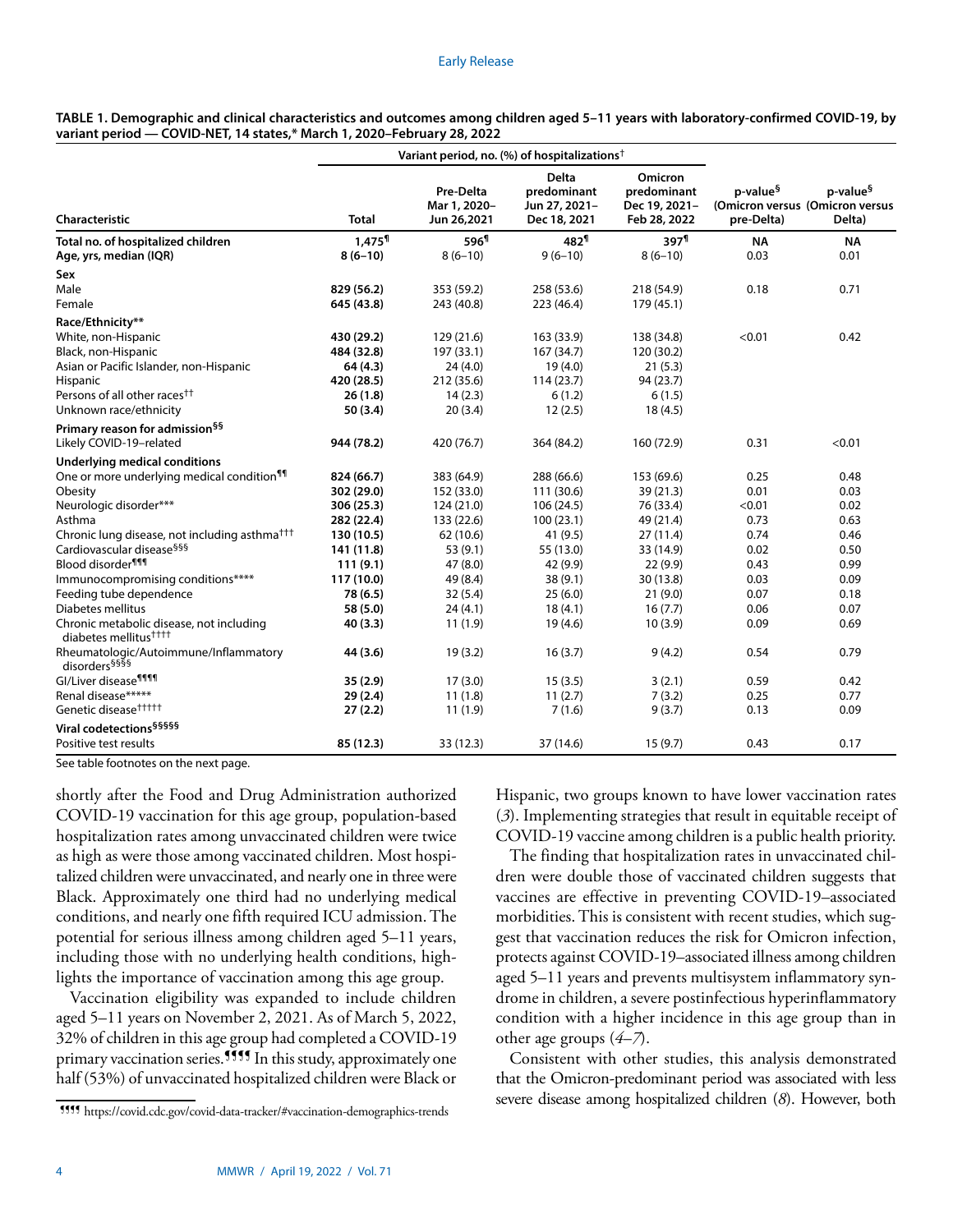#### Early Release

|                                             | Variant period, no. (%) of hospitalizations <sup>†</sup> |                                          |                                                              |                                                                |                                    |                                                                    |
|---------------------------------------------|----------------------------------------------------------|------------------------------------------|--------------------------------------------------------------|----------------------------------------------------------------|------------------------------------|--------------------------------------------------------------------|
| Characteristic                              | <b>Total</b>                                             | Pre-Delta<br>Mar 1, 2020-<br>Jun 26,2021 | <b>Delta</b><br>predominant<br>Jun 27, 2021-<br>Dec 18, 2021 | <b>Omicron</b><br>predominant<br>Dec 19, 2021-<br>Feb 28, 2022 | p-value <sup>9</sup><br>pre-Delta) | p-value <sup>§</sup><br>(Omicron versus (Omicron versus)<br>Delta) |
| Hospitalization outcomes <sup>91999</sup>   |                                                          |                                          |                                                              |                                                                |                                    |                                                                    |
| Length of hospital stay, days, median (IQR) | $3(2-5)$                                                 | $3(2-6)$                                 | $3(1-5)$                                                     | $3(1-5)$                                                       | 0.01                               | 0.54                                                               |
| ICU admission                               | 349 (27.0)                                               | 191 (32.6)                               | 114 (26.1)                                                   | 44 (18.9)                                                      | < 0.01                             | 0.05                                                               |
| Invasive mechanical ventilation             | 79 (6.2)                                                 | 40(6.7)                                  | 29(6.8)                                                      | 10(4.6)                                                        | 0.28                               | 0.28                                                               |
| In-hospital death                           | 4(0.3)                                                   | 4(0.7)                                   | $0 (-)$                                                      | $0 (-)$                                                        |                                    |                                                                    |

# **TABLE 1. (***Continued***) Demographic and clinical characteristics and outcomes among children aged 5–11 years with laboratory-confirmed COVID-19, by variant predominant period — COVID-NET, 14 states,\* March 1, 2020–February 28, 2022**

**Abbreviations:** COVID-NET = COVID-19–Associated Hospitalization Surveillance Network; GI = gastrointestinal; ICU = intensive care unit; NA = not applicable.

\* Includes persons admitted to a hospital during March 1, 2020–February 28, 2022. Maryland contributed data through November 26, 2021. Counties included in COVID-NET surveillance during this period: California (Alameda, Contra Costa, and San Francisco counties); Colorado (Adams, Arapahoe, Denver, Douglas, and Jefferson counties); Connecticut (Middlesex and New Haven counties); Georgia (Clayton, Cobb, DeKalb, Douglas, Fulton, Gwinnett, Newton, and Rockdale counties); Iowa (one county represented); Maryland (Allegany, Anne Arundel, Baltimore, Baltimore City, Calvert, Caroline, Carroll, Cecil, Charles, Dorchester, Frederick, Garrett, Harford, Howard, Kent, Montgomery, Prince George's, Queen Anne's, St. Mary's, Somerset, Talbot, Washington, Wicomico, and Worcester counties); Michigan (Clinton, Eaton, Genesee, Ingham, and Washtenaw counties); Minnesota (Anoka, Carver, Dakota, Hennepin, Ramsey, Scott, and Washington counties); New Mexico (Bernalillo, Chaves, Doña Ana, Grant, Luna, San Juan, and Santa Fe counties); New York (Albany, Columbia, Genesee, Greene, Livingston, Monroe, Montgomery, Ontario, Orleans, Rensselaer, Saratoga, Schenectady, Schoharie, Wayne, and Yates counties); Ohio (Delaware, Fairfield, Franklin, Hocking, Licking, Madison, Morrow, Perry, Pickaway and Union counties); Oregon (Clackamas, Multnomah, and Washington counties); Tennessee (Cheatham, Davidson, Dickson, Robertson, Rutherford, Sumner, Williamson, and Wilson counties); and Utah (Salt Lake County).

<sup>+</sup> Data are from a weighted sample of hospitalized children with completed medical record abstractions. Sample sizes presented are unweighted with weighted percentages.

§ Proportions between the Omicron and Delta- and Omicron-predominant and pre-Delta periods were compared using chi-square tests, and medians were compared using Wilcoxon rank-sum tests; p<0.05 was considered statistically significant.

¶ Data are missing for <3% of observations for all variables.

\*\* If ethnicity was unknown, non-Hispanic ethnicity was assumed.

†† Includes non-Hispanic persons reported as other or multiple races.

§§ Primary reason for admission was collected beginning June 1, 2020; hospitalizations before June 1, 2020 (42) are excluded. Among sampled patients, COVID-NET collects data on the primary reason for admission to differentiate hospitalizations of patients with laboratory-confirmed SARS-CoV-2 infection who are likely admitted primarily for COVID-19 illness rather than for other reasons. During chart review, if the surveillance officer finds that the chief complaint or history of present illness mentions fever or respiratory illness, COVID-19–like illness, or suspected COVID-19, then the case is categorized with COVID-19–related illness as the primary reason for admission. Reasons for admission that are likely primarily not related to COVID-19 include the following categories: inpatient surgery or procedures, psychiatric admission requiring acute medical care, trauma, other, or unknown. Reasons categorized as "other" are reviewed by two physicians to determine whether the admission is likely COVID-19–related.

¶¶ Defined as one or more of the following: chronic lung disease, chronic metabolic disease, blood disorder/hemoglobinopathy, cardiovascular disease, neurologic disorder, immunocompromising condition, renal disease, gastrointestinal/liver disease, rheumatologic/autoimmune/inflammatory condition, obesity, feeding tube dependency, and wheelchair dependency.

- \*\*\* Includes children with development delay (211), seizure disorders (139), cerebral palsy (62), and other neurologic disorders such as Down Syndrome, neural tube defect, neuropathy, paralysis, and mitochondrial disorders.
- ††† Includes children with obstructive sleep apnea (74), oxygen dependency (18), bronchopulmonary dysplasia (22), and other chronic lung conditions such as airway abnormality, tracheostomy dependency, restrictive lung disease, pulmonary fibrosis, chronic obstructive pulmonary disease, idiopathic lung disease, chronic bronchitis, bronchiolitis obliterans, and bronchiectasis.

§§§ Includes children with congenital heart disease (55), aortic regurgitation (45), aortic stenosis (30) and other cardiological disorders such as cardiomyopathy and dysrhythmias. **<sup>111</sup>** Includes children with sickle cell anemia (81), asplenia (20), thrombocytopenia (11), and other blood disorders such as thalassemia, coagulopathy, and myelodysplastic syndromes.

\*\*\*\* Includes children with immunosuppressive therapy (70), leukemia (40), immunoglobulin deficiency (13), and other immunocompromising conditions including lymphoma and solid organ malignancies.

†††† Includes children with thyroid dysfunction (20), adrenal disorders (13), and other metabolic conditions such as pituitary dysfunction, inborn errors of metabolism, parathyroid dysfunction, and glycogen or other storage diseases.

§§§§§ Includes children with rheumatoid arthritis (32), lupus erythematosus (four), systemic sclerosis (four), and other autoimmune or inflammatory disorders such as Kawasaki disease and juvenile idiopathic arthritis.

**1111** Includes children with ulcerative colitis (six), Crohn's disease (two), chronic liver disease (two), and other GI/liver diseases such as nonalcoholic fatty liver disease, hepatitis B, and esophageal strictures.

\*\*\*\*\* Includes children with renal insufficiency (13), nephrotic syndrome (five), and other renal diseases, such as glomerulonephritis, polycystic kidney disease, and end stage renal disease.

††††† Excludes genetic diseases listed above.

§§§§§ Across periods, the number of children aged 5–11 years tested for additional viral pathogens was 654 (55%); 85 (12%) had received a positive test result. Positive test results include those for respiratory syncytial virus (13), influenza (four), rhinovirus/enterovirus (52), and other viruses (19).

**11111** Hospitalization outcomes are not mutually exclusive; patients can be included in more than one category.

population-based peak hospitalization and ICU admission rates were higher during the Omicron-predominant period compared with those during the Delta-predominant period, likely because of the high transmissibility of the Omicron variant and greater number of persons infected. Although a higher proportion of children hospitalized with laboratory-confirmed SARS-CoV-2 infection were admitted for reasons that were not likely primarily COVID-19–related during the Omicron period compared with the Delta period, most children admitted during both periods were hospitalized primarily for COVID-19. These findings suggest that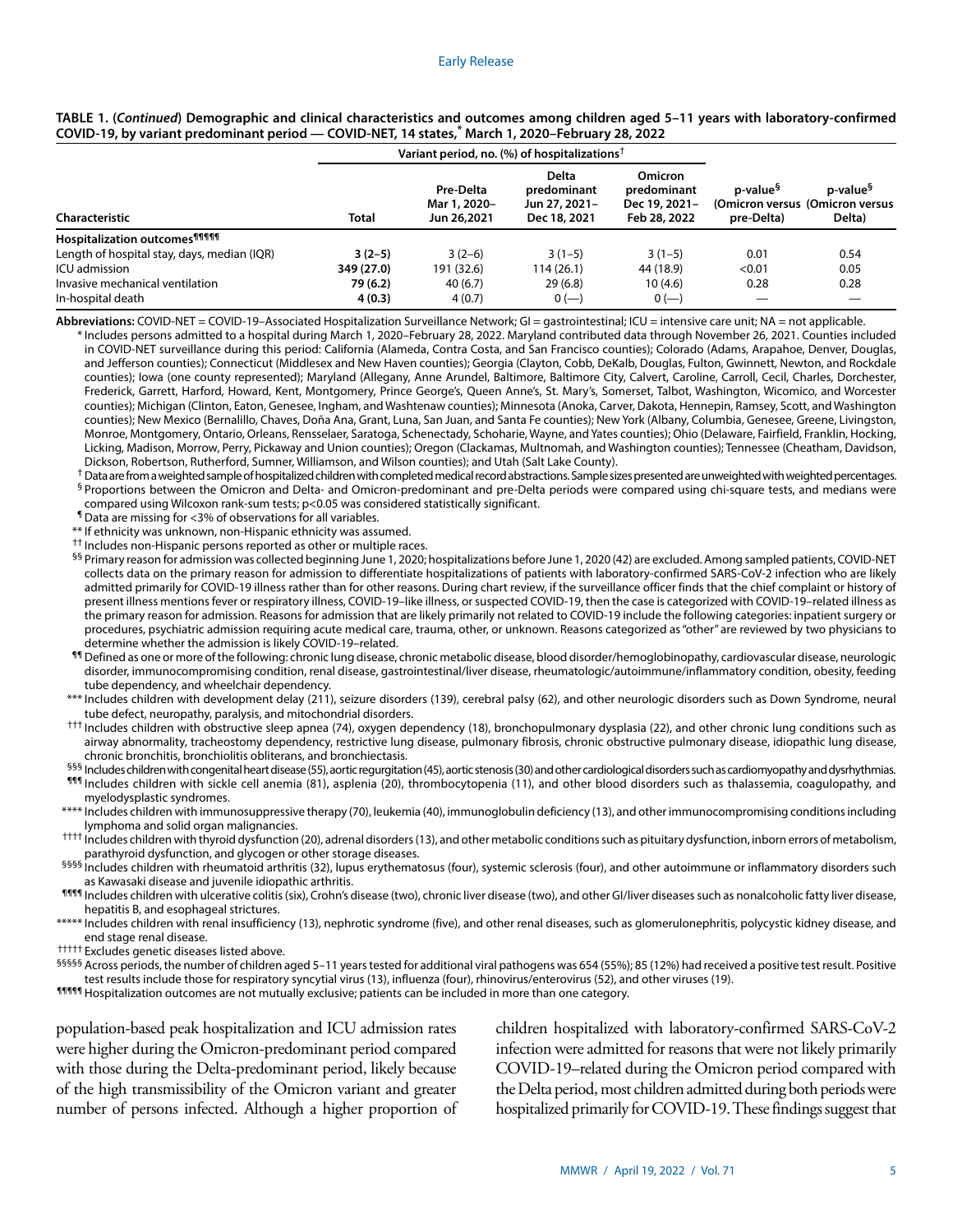|                                            |                | No. $%$ ) of hospitalized children <sup>§</sup> |                   | <b>Bivariate models</b>  | Multivariable models |                     |  |
|--------------------------------------------|----------------|-------------------------------------------------|-------------------|--------------------------|----------------------|---------------------|--|
| Characteristic                             | Severe disease |                                                 | No severe disease |                          | RR (95% CI)          | aRR (95% CI)        |  |
| Age, yrs, median (IQR)                     | 304            | $8(6-10)$                                       | 639               | $8(6-10)$ <sup>[1]</sup> | $1.02(1.00-1.04)$    | $1.02(0.99 - 1.05)$ |  |
| Sex                                        |                |                                                 |                   |                          |                      |                     |  |
| Male                                       | 165            | 53.5                                            | 345               | 52.9                     | $1.02(0.86 - 1.21)$  | $1.03(0.87 - 1.21)$ |  |
| Female                                     | 139            | 46.5                                            | 294               | 47.1                     | Ref                  | Ref                 |  |
| Race/Ethnicity                             |                |                                                 |                   |                          |                      |                     |  |
| White, non-Hispanic                        | 67             | 22.4                                            | 180               | 28.0                     | Ref                  | Ref                 |  |
| Black, non-Hispanic                        | 134            | 43.6                                            | 224               | 34.9                     | $1.36(0.85 - 2.18)$  | $1.38(0.95 - 2.00)$ |  |
| Asian or Pacific Islander, non-Hispanic    | 13             | 4.4                                             | 28                | 4.6                      | $1.15(0.44 - 3.01)$  | $1.13(0.47 - 2.76)$ |  |
| Hispanic                                   | 78             | 25.9                                            | 172               | 27.2                     | $1.13(0.79 - 1.63)$  | $1.15(0.70 - 1.88)$ |  |
| Unknown/Other races**                      | 12             | 3.7                                             | 35                | 5.2                      | $0.91(0.35 - 2.36)$  | $0.97(0.41 - 2.27)$ |  |
| Underlying medical conditions <sup>†</sup> |                |                                                 |                   |                          |                      |                     |  |
| Diabetes mellitus <sup>††</sup>            | 34             | 12.2                                            | 18                | 3.3                      | $2.16(1.46 - 3.20)$  | $2.47(2.12 - 2.87)$ |  |
| Chronic lung disease <sup>§§</sup>         | 45             | 15.2                                            | 69                | 10.8                     | $1.29(0.89 - 1.88)$  | $1.35(0.81 - 2.24)$ |  |
| Feeding tube dependence                    | 31             | 10.3                                            | 35                | 5.9                      | 1.46 (1.29-1.66)     | $1.28(0.97 - 1.69)$ |  |
| Neurologic disorder                        | 91             | 31.3                                            | 159               | 24.9                     | $1.24(1.03 - 1.50)$  | $1.23(0.92 - 1.63)$ |  |
| Chronic metabolic disease <sup>§§</sup>    | 14             | 4.6                                             | 22                | 3.5                      | $1.22(0.81 - 1.85)$  | $1.20(0.85 - 1.70)$ |  |
| Obesity                                    | 87             | 27.1                                            | 151               | 23.7                     | $1.13(1.00-1.28)$    | $1.19(1.06 - 1.34)$ |  |
| Cardiovascular disease                     | 42             | 14.4                                            | 84                | 13.5                     | $1.05(0.91 - 1.21)$  | $0.99(0.82 - 1.19)$ |  |
| Asthma                                     | 64             | 21.0                                            | 177               | 26.7                     | $0.80(0.66 - 0.97)$  | $0.75(0.65 - 0.86)$ |  |
| Immunocompromising condition               | 18             | 6.1                                             | 71                | 11.7                     | $0.59(0.50 - 0.70)$  | $0.68(0.60 - 0.78)$ |  |
| <b>Blood disorder</b>                      | 18             | 6.2                                             | 81                | 12.6                     | $0.55(0.28 - 1.12)$  | $0.56(0.29 - 1.07)$ |  |
| Other <sup>11</sup>                        | 39             | 13.3                                            | 80                | 12.9                     | $1.02(0.90 - 1.16)$  | $0.91(0.71 - 1.17)$ |  |
| <b>Variant periods</b>                     |                |                                                 |                   |                          |                      |                     |  |
| Pre-Delta                                  | 154            | 47.7                                            | 266               | 36.4                     | Ref                  | Ref                 |  |
| Delta-predominant                          | 112            | 34.8                                            | 251               | 35.7                     | $0.82(0.72 - 0.93)$  | $0.83(0.69 - 0.99)$ |  |
| Omicron-predominant                        | 38             | 17.5                                            | 122               | 28.0                     | $0.59(0.47 - 0.74)$  | $0.57(0.43 - 0.76)$ |  |

**TABLE 2. Demographic characteristics, underlying conditions, and variant periods associated with severe COVID-19\* among children aged 5–11 years hospitalized with COVID-19 as the primary reason for admission† — COVID-NET, March 1, 2020–February 28, 2022**

**Abbreviations:** aRR = adjusted risk ratio; COVID-NET = COVID-19–Associated Hospitalization Surveillance Network; ICU = intensive care unit; Ref = referent group; RR = risk ratio. \* Defined as requiring ICU admission or invasive mechanical ventilation, or in-hospital death.

† Among sampled patients, COVID-NET collects data on the primary reason for admission to differentiate hospitalizations of patients with laboratory-confirmed SARS-CoV-2 infection who are likely admitted primarily for COVID-19 illness rather than for other reasons. During chart review, if the surveillance officer finds that the chief complaint or history of present illness mentions fever or respiratory illness, COVID-19–like illness, or suspected COVID-19, then the case is categorized with COVID-19–related illness as the primary reason for admission. Reasons for admission that are likely primarily not related to COVID-19 include the following categories: inpatient surgery or procedures, psychiatric admission requiring acute medical care, trauma, other, or unknown. Reasons categorized as "other" are reviewed by two physicians to determine whether the admission is likely COVID-19–related.

§ Data are from a weighted sample of hospitalized children with completed medical record abstractions. Sample sizes presented are unweighted with weighted percentages. ¶ Age was modeled as a continuous variable and presented as the median and IQR.

\*\* Includes non-Hispanic persons reported as other, multiple races, and unknown race or ethnicity.

†† Includes type 1 and type 2 diabetes mellitus.

§§ Chronic lung disease excludes asthma and chronic metabolic disease excludes diabetes mellitus.

¶¶ Includes liver disease; renal disease; rheumatologic, autoimmune, and inflammatory conditions; and other conditions specified on the case report form.

incidental admissions do not account for the increase in hospitalization rates observed during the Omicron period and reinforce that children continued to experience serious COVID-19 illness.

As in previous investigations, diabetes and obesity were associated with increased risk for severe COVID-19 in children (*2*). One third of hospitalized children aged 5–11 years had underlying neurologic disorders during the Omicron-predominant period, an increase from previous periods. Neurologic disorders have been shown to increase risk for severe illness in other respiratory diseases such as influenza (*9*). Consistent with findings from influenzaassociated hospitalizations, this study found that some underlying medical conditions, including asthma and immunocompromising conditions, were not associated with increased risk for severe COVID-19, which might be explained by a lower threshold for hospital admission in children with these conditions (*10*).

The findings in this report are subject to at least five limitations. First, COVID-19–associated hospitalizations might have been missed because of testing practices and availability. Second, stratification of hospitalization rate by vaccination status is subject to error if misclassification of vaccination status occurred. Third, analyses based on vaccination status are biased toward the null because partially vaccinated children were grouped with unvaccinated children. Fourth, primary reason for admission was not always clear, and medical charts might not completely capture underlying conditions, potentially resulting in misclassification. Finally, COVID-NET catchment areas include approximately 10% of the U.S. population; thus, these findings might not be generalizable to the rest of the United States.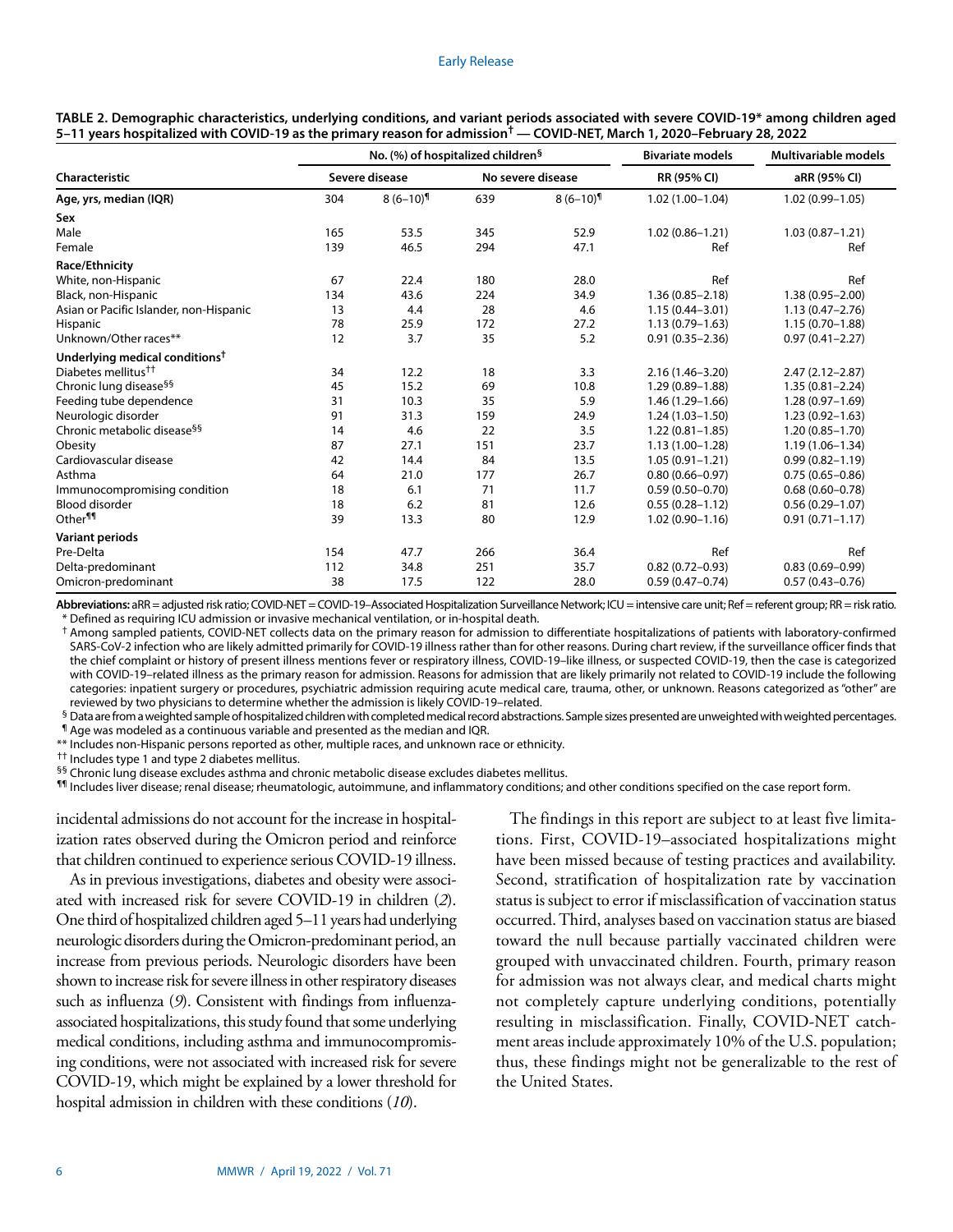# **Summary**

### What is already known about this topic?

COVID-19 can cause severe illness in children. Children aged 5–11 years became eligible for COVID-19 vaccination on November 2, 2021.

## What is added by this report?

During the period of Omicron predominance (December 19, 2021–February 28, 2022), COVID-19–associated hospitalization rates in children aged 5–11 years were approximately twice as high among unvaccinated as among vaccinated children. Non-Hispanic Black children represented the largest group of unvaccinated children. Thirty percent of hospitalized children had no underlying medical conditions, and 19% were admitted to an intensive care unit. Children with diabetes and obesity were more likely to experience severe COVID-19.

## What are the implications for public health practice?

Increasing COVID-19 vaccination coverage among children aged 5–11 years, particularly among racial and ethnic minority groups disproportionately affected by COVID-19, can prevent COVID-19–associated hospitalization and severe outcomes.

Potential for serious disease requiring hospitalization, ICU admission, or IMV among children aged 5–11 years reinforces the importance of increasing vaccination coverage among this population. Black children accounted for the highest percentage of unvaccinated children in this analysis and represented one third of COVID-19–associated hospitalizations in this age group. Increasing COVID-19 vaccination coverage among children aged 5–11 years, with particular attention to racial and ethnic minority groups disproportionately affected by COVID-19, is critical to reducing COVID-19–associated morbidity.\*\*\*\*\*

\*\*\*\*\*<https://www.cdc.gov/coronavirus/2019-ncov/vaccines/stay-up-to-date.html>

#### **Acknowledgments**

Brooke Heidenga, Joelle Nadle, Monica Napoles, Sherry Quach, Gretchen Rothrock, California Emerging Infections Program; Nisha Alden, Madelyn Lensing, Sarah McLafferty, Jordan Surgnier, Millen Tsegaye, Colorado Department of Public Health and Environment; Ann Basting, Tessa Carter, Maria Correa, Daewi Kim, Carol Lyons, Amber Maslar, Julie Plano, Hazhia Sorosindi, Connecticut Emerging Infections Program, Yale School of Public Health, New Haven, Connecticut; Marina Bruck, Rayna Ceaser, Taylor Eisenstein, Emily Fawcett, Asmith Joseph, Sabrina Hendrick, Johanna Hernandez, Grayson Kallas, Stephanie Lehman, Jana Manning, Annabel Patterson, Allison Roebling, Suzanne Segler, Chandler Surell, Katelyn Ward, Hope Wilson, School of Medicine, Emory University, Atlanta, Georgia; Georgia Emerging Infections Program, Georgia Department of Public Health, Veterans Affairs Medical Center, Foundation for Atlanta Veterans Education and Research, Atlanta, Georgia; Chloe Brown, Jim Collins, Shannon Johnson, Alexander Kohrman, Lauren Leegwater, Sierra Peguies-Khan, Libby Reeg, Michigan Department of Health and Human Services; Alison Babb, Kayla Bilski, Kathy Como-Sabetti, Emma Contestabile, Jennifer Gilbertson, Claire Henrichsen, Grace Hernandez, Erica Mumm, Lisa Nguyen, Kieu My Phi, Minnesota Department of Health; Cory Cline, Melissa Judson, Sunshine Martinez, Mark Montoya, Florent Nkouaga, Kelly Plymesser, Jasmyn Sanchez, Chad Smelser, Daniel Sosin, New Mexico Department of Health; Kathy M. Angeles, Molly Bleecker, Emily B. Hancock, Sarah A. Khanlian, Sarah Lathrop, Wickliffe Omondi, Francesca Pacheco, Mayvilynne Poblete, Dominic Rudin, Yadira Salazar-Sanchez, Sarah Shrum Davis, New Mexico Emerging Infections Program; Jennifer Akpo, Celina Chavez, Murtada Khalifa, Alesia Reed, Yassir Talha, CDC Foundation, Atlanta, Georgia; Kerianne Engesser, Adam Rowe, Nancy Spina, New York State Department of Health; Virginia Cafferky, Liz Cej, Maria Gaitan, Christine Long, Thomas Peer, Kevin Popham, University of Rochester School of Medicine and Dentistry, Rochester, New York; Julie Freshwater, Denise Ingabire-Smith, Nancy Moran, Ann Salvator, Rebekah Sutter, Ohio Department of Health; Kathy Billings, Katie Dyer, Anise Elie, Gail Hughett, Karen Leib, Tiffanie Markus, Terri McMinn, Danielle Ndi, Manideepthi Pemmaraju, Emmanuel Sackey, Vanderbilt University Medical Center, Nashville, Tennessee; Amanda Carter, Ryan Chatelain, Melanie Crossland, Andrea George, Andrew Haraghey, Mary Hill, Laine McCullough, Emily Roberts, Ashley Swain, Salt Lake County Health Department, Salt Lake City, Utah; Rainy Henry, Sonja Mali Nti-Berko, Robert W. Pinner, Alvin Shultz, Rebecca C. Woodruff, CDC; Elizabeth Daly, Council of State and Territorial Epidemiologists.

#### **COVID-NET Surveillance Team**

Pam Daily Kirley, California Emerging Infections Program, Oakland, California; Isaac Armistead, Colorado Department of Public Health and Environment; Kimberly Yousey-Hindes, Connecticut Emerging Infections Program, Yale School of Public Health, New Haven, Connecticut; Kyle P. Openo, Georgia Emerging Infections Program, Georgia Department of Public Health, Division of Infectious Diseases, School of Medicine, Emory University, Atlanta, Georgia and Atlanta Veterans Affairs Medical Center, Atlanta, Georgia; Kenzie Teno, Iowa Department of Public Health; Val Tellez Nunez, Michigan Department of Health and Human Services; Erica Bye, Minnesota Department of Health; Nancy L. Eisenberg, New Mexico Emerging Infections Program, University of New Mexico, Albuquerque, New Mexico; Grant R. Barney, New York State Department of Health; Christina B. Felsen, University of Rochester School of Medicine and Dentistry, Rochester, New York; Eli Shiltz, Ohio Department of Health; Nasreen Abdullah, Public Health Division, Oregon Health Authority; William Schaffner, Vanderbilt University Medical Center, Nashville, Tennessee; Keegan McCaffrey, Utah Department of Health.